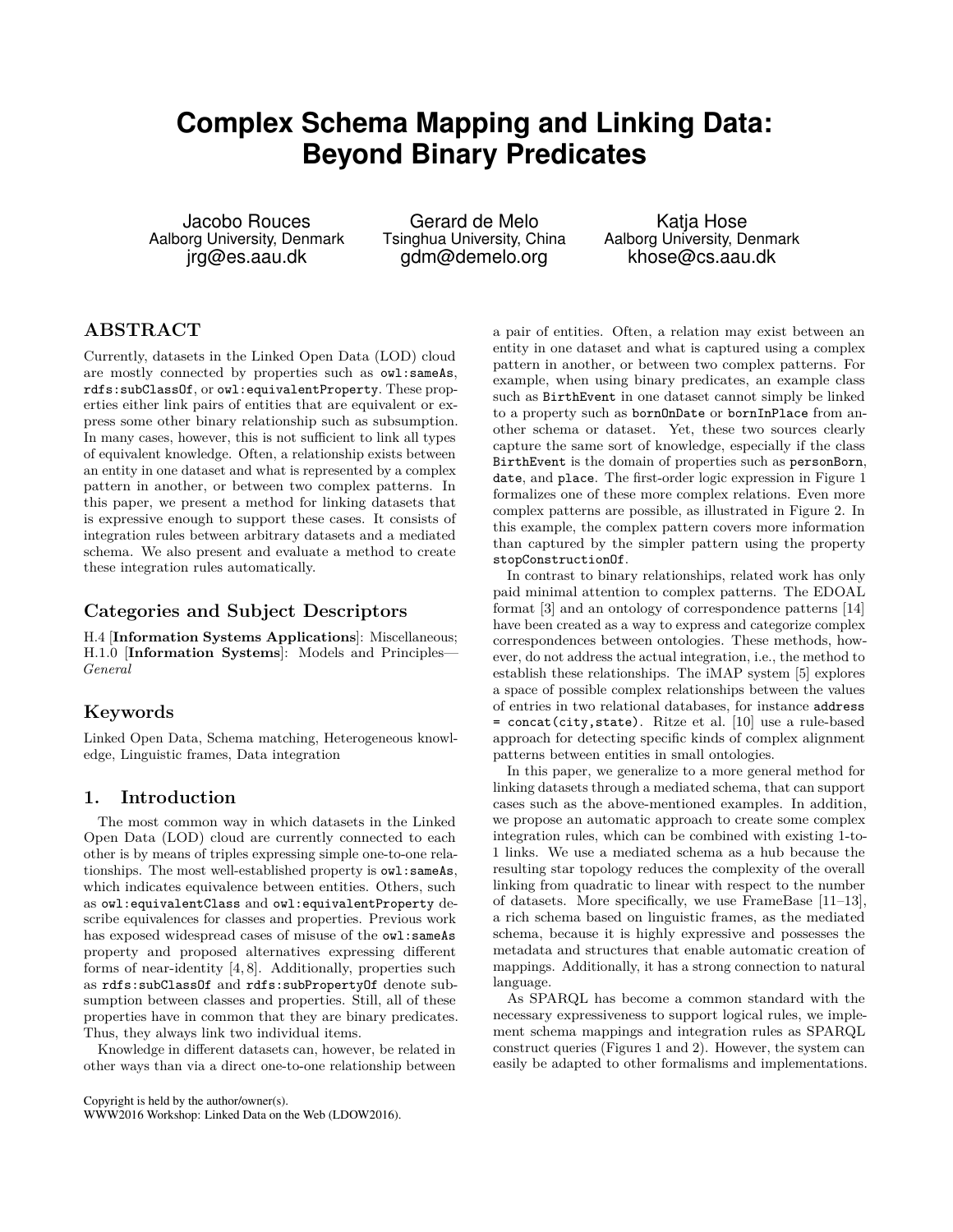$$
\forall v_1v_2(\exists e_1(\forall t_f(e_1, a, BirthEvent) \land \forall t_f(e_1, subject, v_1) \land \forall t_f(e_1, date, v_2) \land \leftrightarrow \forall t_s(v_1, bornOnDate, v_2)
$$

Figure 1: Complex relation between two schemas, expressed in first-order logic

```
∀v_1v_2 (
   ∃e1 (
       t_f(e_1, a, Construction) \wedget_f(e_1, createdEntity, v_1) \wedget_f(e_2, a, Stop Process) \wedget_f(e_2, cause, v_2) \wedge)
    ↔
   t_s(v_2, stopsConstructionOf, v_1))
```
Figure 2: Very complex relation between two schemas, expressed in first-order logic.

# **2. Complex Integration Rules**

In order to connect complex patterns across different data sources, we develop an automatic method to produce integration rules that convert information from arbitrary sources to information expressed using the FrameBase schema. This method consists of three operations.

- 1. **Creating Candidate Properties in FrameBase:** We first identify complex patterns within FrameBase that might match properties from other sources. For each of these complex patterns, we define a new candidate property as a shorthand form, with a concise human-readable text label. All of this is done automatically by exploiting the linguistic annotations available in FrameBase. The result is a large set of matching candidates in FrameBase.
- 2. **Processing Candidate Properties in the Source Datasets:** We canonicalize properties in the source datasets by extending their names.
- 3. **Matching:** We match the (refined) names of the properties from the source dataset with the names of the binary candidate properties prepared for FrameBase. When a sufficiently high match is encountered, we produce an integration rule that connects the source property with the complex triple pattern.

#### **2.1 Creating Candidate Properties in FrameBase**

The first step is to identify complex patterns in FrameBase to which other data sources could potentially be matched. For each of these complex patterns, we define a simple new binary candidate properties that serves as a shorthand form between two variables present in the complex pattern. In FrameBase terminology, these new properties are called Direct Binary Predicates (DBPs) and their relationship to the original complex patterns in FrameBase is expressed via Reification– Dereification (ReDer) rules [11]. As a result, we obtain a large candidate set of binary predicates to which properties from other datasets can be matched.

In order to detect relevant complex patterns in FrameBase, we exploit its ties to natural language.

#### *Binary Predicates Based on Verbs and Nouns*

For relationships typically expressed using verbs, we have already equipped FrameBase with a set of direct binary predicates and corresponding reification-dereification rules [11]. Figure 3 illustrates the structure of such a ReDer rule, while Figure 4 provides an example of a DBP with the verb "destroyed" as the syntactic head.

| ?s <direct binary="" predicate=""> ?o</direct> |                                            |    |
|------------------------------------------------|--------------------------------------------|----|
|                                                |                                            |    |
| <frame instance=""/> a <frame class=""/>       |                                            |    |
|                                                | <frame instance=""/> <frame element-s=""/> | ?s |
|                                                | <frame instance=""/> <frame element-0=""/> | 7۵ |

Figure 3: The general pattern of a simple dereification rule

| ?s dbp-Destroying-destroyedByMeans ?o |  |
|---------------------------------------|--|
|                                       |  |
| f type frame-Destroying-destroy.v     |  |
| f fe-Destroying-Undergoer ?s          |  |
| f fe-Destroying-Means ?o              |  |

Figure 4: Example of a simple dereification rule

Our previous work has already produced some DBPs based on verbs [11] (such as in the example in Figure 4), and nouns [13], such as isCauseOfEffect.

However, in all of these cases, the reified side of the Reification–Dereification rules (the one at the bottom in the examples) was restricted to a specific pattern using three lines, such as the ones in Figures 3 and 4.

#### *Binary Predicates Based on Adjectives*

To these noun and verb-based DBPs, we now add new binary predicates based on adjectives, using a generalization to more complex patterns such as the one illustrated in Figure 2. One can view these as *very complex patterns*, as they are more involved than the ones considered previously in Figure 3.

FrameNet [1], a database of frames used to annotate the semantics of natural language, forms the backbone of frames in FrameBase. In FrameNet, different frames represent different kinds of events or situations with participants, called Frame Elements (FEs). Frames also have Lexical Units (LUs), which are words and terms that are associated to that frame, and may evoke that frame when appear in a text. Example texts are *semantically parsed* by annotating places where a LU is evoking a frame, and neighboring words or phrases are the values of some of the FEs belonging to that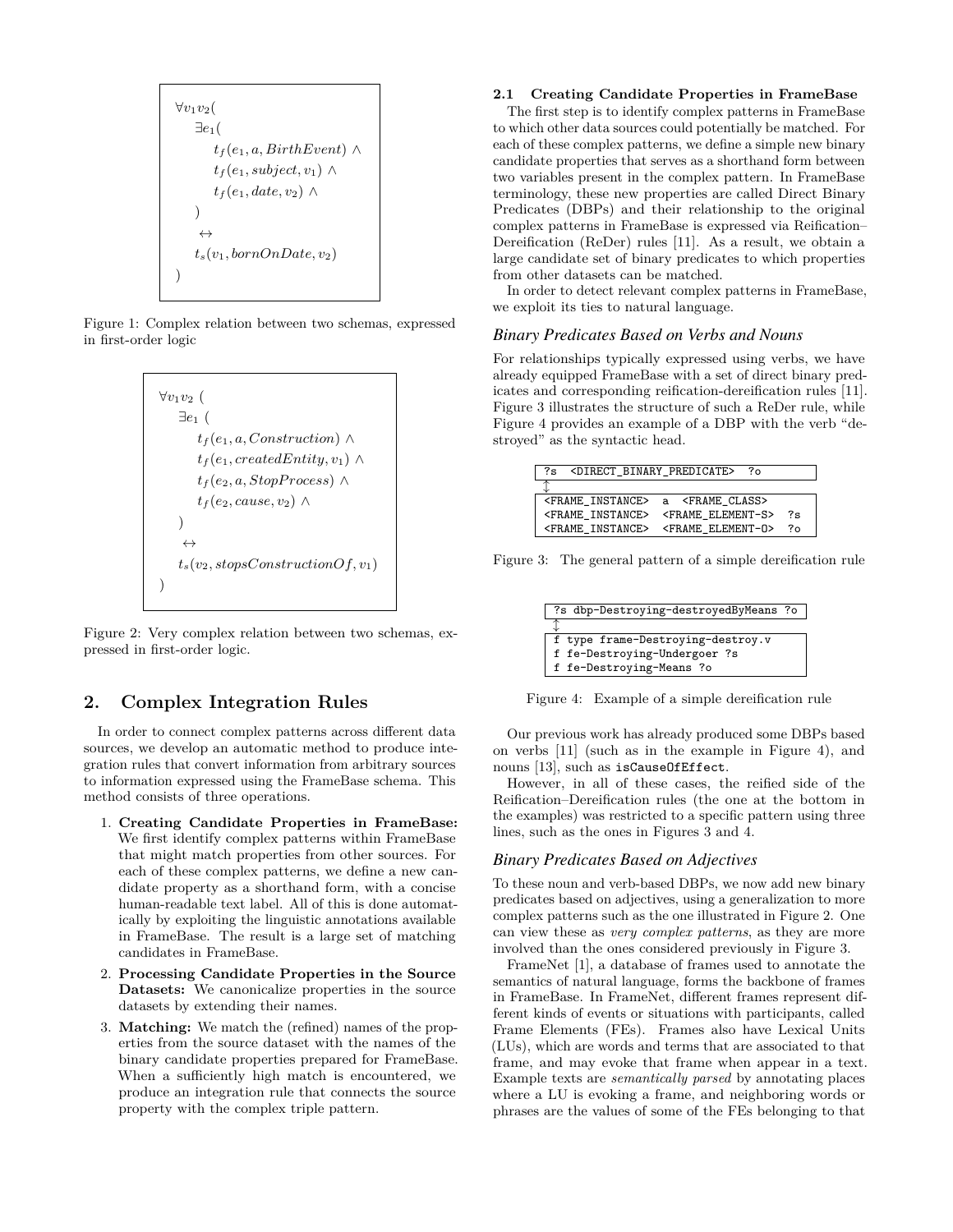#### **Creation Rule: Copula+Adjective**

| Create DBP with name "is LU PREP FE-O" if     |
|-----------------------------------------------|
| $IsADJECTIVE(LU)$ AND phrase-type-o==PP[PREP] |
| AND grammatical-function- $s = Ext$           |
| AND grammatical-function- $o = Dep$           |
|                                               |

Figure 5: Method for creating new adjective-based DBPs

| ?s dbp-Sound_level-isLoudToDegree ?o |  |
|--------------------------------------|--|
|                                      |  |
| f type frame-Sound_level-loud.a      |  |
| f fe-Sound_level-Entity ?s           |  |
| f fe-Sound_level-Degree ?o           |  |

Figure 6: Example of an adjective-based dereification rule using the copula "to be"

frame. FrameBase represents frames and LUs as classes that can be instantiated and FEs as properties whose frame is their domain.

Figure 5 summarizes how to create adjective-based DBPs using FrameNet's example annotations of English sentences. We define two target types of FEs: FE-s, the FE that should connect to the subject of the triple whose property is the DBP; and FE-o, the FE that should connect to the object. Figure 3 shows how these two FEs are used in a ReDer rule. For an adjective in a sentence that is annotated with a frame, we need to check whether the text annotation also contains two FEs that fulfill the following conditions. First, the phrase type of FE-o needs to be a prepositional phrase (PP) with preposition Prep. Second, the grammatical function of FE-s needs to be that of a subject (Ext). And third, the grammatical function of FE-o needs to be that of a dependent (Dep). Figure 6 presents an example of a DBP created with this method.

Although most occurrences of adjectives in the FrameNet annotations involve the verb "to be", pseudo-copulas "to seem" and "to become" can also be combined with any adjective. Therefore, we generate all possible DBPs with these three copulas for all adjectives. For "to be" there are no additional semantics (Figure 6). The pseudo-copulas, however, carry additional semantics, which are expressed in a more complex pattern with an additional frame instance (Figures 7 and 8). Figure 7 presents an example using the Becoming frame and the FE fe-Becoming-Final\_state instead of fe-Becoming-Final\_category (in FrameNet the former is used with adjectives and adjective phrases, while the latter is used with nouns and noun phrases). Figure 8 shows an example for the Appearance frame.

#### **2.2 Processing Candidate Properties in the Source Datasets**

Having prepared a set of candidate predicates, each standing for a complex pattern in FrameBase, we now turn to the source datasets that we wish to connect. For a given source dataset, we process all its properties. Property names are often composed of a single word that is highly polysemous. This is particularly true when the verbs "to be" or "to have" are omitted, which unfortunately is very often the case. For example, many datasets use property names such as address instead of hasAddress, or father instead of isFatherOf.

Our approach consists of the following six steps.

| ?s dbp-Sound_level-becomesLoudToDegree ?o |  |
|-------------------------------------------|--|
|                                           |  |
| f type frame-Sound_level-loud.a           |  |
| f fe-Sound_level-Entity ?s                |  |
| f fe-Sound_level-Degree ?o                |  |
| f' type frame-Becoming-become.v           |  |
| f' fe-Becoming-Entity ?s                  |  |
| f' fe-Becoming-Final_state f              |  |

Figure 7: Example of an adjective-based dereification rule using the pseudo-copula "to become"

| ?s dbp-Sound level-seemsLoudToDegree ?o |
|-----------------------------------------|
|                                         |
| f type frame-Sound_level-loud.a         |
| f fe-Sound_level-Entity ?s              |
| f fe-Sound_level-Degree ?o              |
| f' type frame-Appearance-seem.v         |
| f' fe-Appearance-Phenomenon ?s          |
| f' fe-Appearance-Inference f            |

Figure 8: Example of an adjective-based dereification rule using the pseudo-copula "to seem"

- 1 If the name *p* of a property is a past participle, it can be extended with the prefix "is" (without postfix "of").
- 2 If the name *p* of a property is a noun or a noun phrase, and a range is declared for the property, let *X* be a set containing *p*'s name and the hypernyms of all its word senses (obtained from WordNet [6]). If for any element  $x \text{ in } X$ ,  $p \text{ is a substring of } x \text{ or } x \text{ is a substring of } p$ , then *p* can be extended with the prefix "has".
- 3 The same rule as above, but using the domain instead of the range, which allows *p* to be extended with the prefix "is" and postfix "of".
- 4 If the property is symmetric, we can introduce extensions both with "has" and with "is" $+ \ldots +$ "of".
- 5 For every property *p* corresponding to the pattern "is X of", an inverse property can be created of the form "has X".
- 6 For every property *p* corresponding to the pattern "has X", an inverse property can be created of the form "is X of".

This process resembles a sort of canonicalization of entity names [7], but in our case for properties. Note that steps 4–5 can also be carried out on the DBPs with identical results.

This canonicalization has independent value beyond its use for matching as in this paper; especially when the canonicalization, as in our case, does not merely make the names conform to a given pattern but also less ambiguous as well as easier to understand by humans.

#### **2.3 Matching**

The final step is to match properties across datasets. We focus on creating matches between direct binary predicates in FrameBase and the refined property names of other sources.

In order to find matches, we use bag-of-words cosine similarity measures that are optimized for the task at hand. We tokenize the names, but do not use stemming, since we want to increase specificity. We also do not perform stopword removal, because, unlike in the typical use case of matching large documents, common words such as prepositions can be relevant in this context (consider "run for" versus "run against").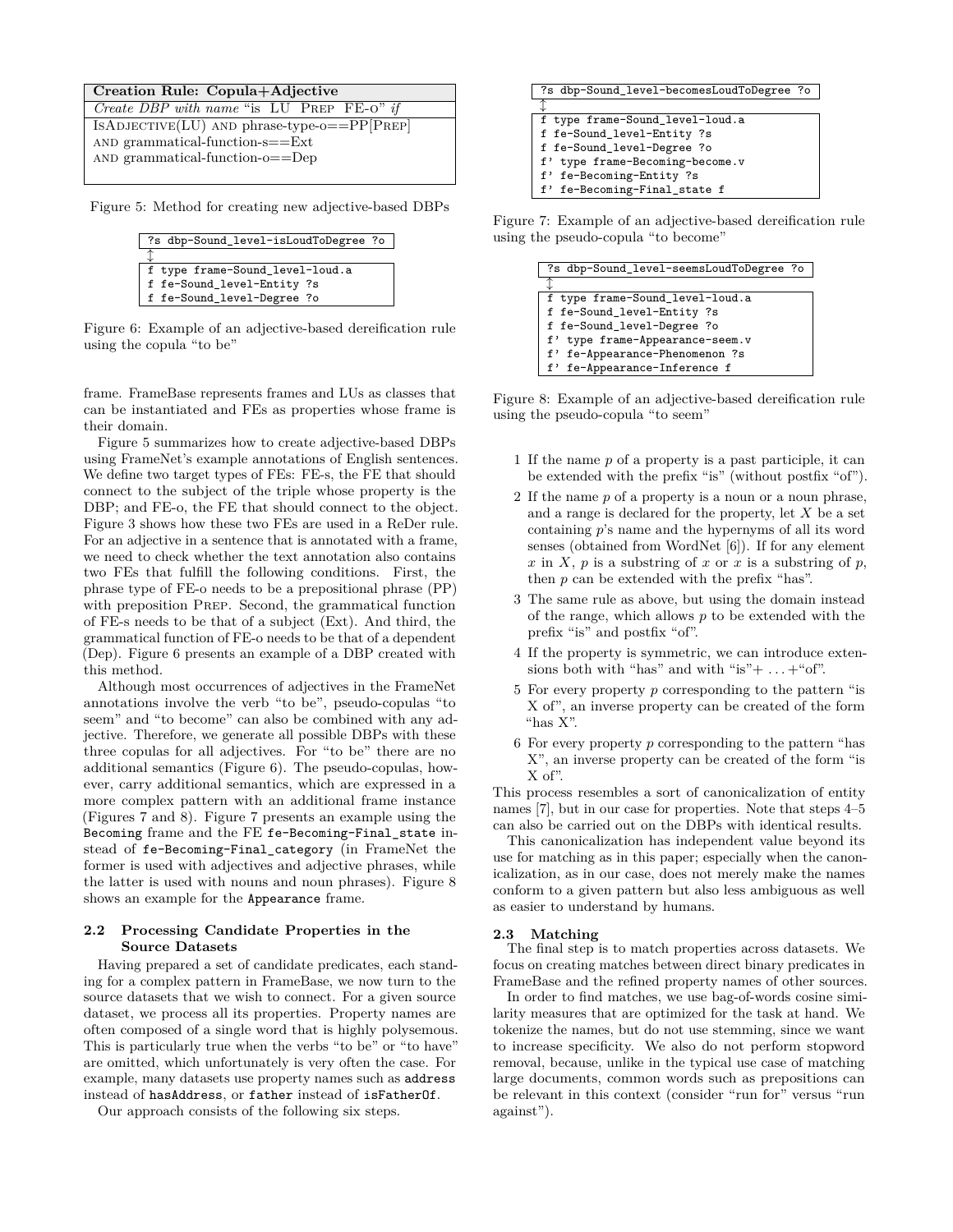Each source dataset property is compared to each DBP using a weighted combination of measures.

 $w_1 \cos(v_1^{\text{SDP}}, v_1^{\text{DBP}}) + w_2 \cos(v_2^{\text{SDP}}, v_2^{\text{DBP}}) + w_3 c_1 + w_4 c_2$ 

- $\cos(v_1^{\text{SDP}}, v_1^{\text{DBP}})$  is the cosine between the vector for the name of the source dataset property  $v_1^{\text{SDP}}$  and the vector for the DBP's name  $v_1^{\text{DBP}}$ . For DBPs, we remove the "frame-element-object (FE-o)" name [11] because these do not occur very frequently. For instance, "original" is ommitted for "is copy of original".
- $\cos(v_2^{\text{SDP}}, v_2^{\text{DBP}})$  is the cosine between vectors with additional terms describing the properties' semantics.  $v_2^{\text{SDP}}$ includes terms from the name of the property, plus from the domain and the range if available.  $v_2^{\text{DBP}}$  includes the terms from the DBP's name, plus the FE-o, the FE-s, and the name and description of the associated frame as well as all its superframes.
- $\bullet$   $c_1$  has value 1 if the frame element FE-o is classified as *Core FE* if FrameNet, which means that it instantiates a conceptually necessary component of a frame. These kinds of frames are more likely to appear. The value is also 1 if the FE is about Time or Place, because this information is also frequent in datasets.
- *c*<sup>2</sup> is the same for FE-s.

The DBP with the highest score is chosen, if this is higher than a threshold *T*. The vector of weights *w* is set to  $w =$  $(0.7, 0.1, 0.1, 0.1)$  so that the three last elements favor the closest match whenever there is a tie for  $cos(v_1^{\text{SDP}}, v_1^{\text{DBP}})$ , which can happen between two DBPs that only differ by the FE-o name.  $cos(v_2^{\text{SDP}}, v_2^{\text{DBP}})$  is computationally more heavy and, for reasons of efficiency, it is only evaluated when  $cos(v_1^{\text{SDP}}, v_1^{\text{DBP}})$  is higher than  $Tw_1$ . The value of the global threshold is set at  $T = w_1$  so  $\cos(v_1^{\text{SDP}}, v_1^{\text{DBP}}) = 1$  is enough to fire a rule.

## **3. Results**

We test our method on DBpedia [2]. We canonicalized 1,608 DBpedia properties and evaluated a random sample of 40, out of which 32 turned out to be correct. Of the 8 that were incorrect, 2 were also incorrect in their original DBpedia form, resulting in a true precision of 85%. Some examples are presented in Table 1.

|  |  | Table 1: Example canonicalized properties. |  |
|--|--|--------------------------------------------|--|
|--|--|--------------------------------------------|--|

| source property IRI                              |                                                     |  |
|--------------------------------------------------|-----------------------------------------------------|--|
|                                                  | source property name   canonicalization             |  |
| http://dbpedia.org/property/currentlyRunBy       |                                                     |  |
| currently run by                                 | is currently run by                                 |  |
| http://dbpedia.org/ontology/goldenRaspberryAward |                                                     |  |
|                                                  | golden raspberry award   has golden raspberry award |  |
| http://dbpedia.org/ontology/statistic            |                                                     |  |
| statistic                                        | is statistic of                                     |  |
| http://dbpedia.org/ontology/linkTitle            |                                                     |  |
| link title                                       | has link title                                      |  |
| http://dbpedia.org/ontology/firstLeader          |                                                     |  |
| first leader                                     | has first leader                                    |  |

We obtained a total of 315 integration rules (some examples below). We evaluated a random sample of 40, of which 29 were valid and symmetric, 1 was valid but mapped to a generalization of the meaning, 8 were wrong originating from a correct (yet sometimes with incomplete name) property, and 2 were wrong but also incorrect in DBpedia. The resulting precision for valid rules was 79%. Below we reproduce some obtained integration rules.

#### CONSTRUCT {

```
_:r a :frame-Appearance-smell.v .
 _:r :fe-Appearance-Phenomenon ?S .
 _:r :fe-Appearance-Characterization ?O .
} WHERE {
 ?S <http://dbpedia.org/property/smellsLike> ?O .
}
```

```
CONSTRUCT {
```

```
_:r a :frame-Residence-reside.v .
 _:r :fe-Residence-Resident ?S .
 _:r :fe-Residence-Location ?O .
} WHERE {
 ?S <http://dbpedia.org/property/residesIn> ?O .
}
```

```
CONSTRUCT {
 _:r a :frame-Experiencer_focus-dislike.v .
```

```
_:r :fe-Experiencer_focus-Experiencer ?S .
 _:r :fe-Experiencer_focus-Content ?O .
} WHERE {
```

```
?S <http://dbpedia.org/property/dislikes> ?O .
}
```

```
CONSTRUCT {
 _:r a :frame-Possession-own.v .
 _:r :fe-Possession-Owner ?S .
 _:r :fe-Possession-Possession ?O .
} WHERE {
 ?S <http://dbpedia.org/ontology/owns> ?O .
}
```
This is an example of a wrong rule.

```
CONSTRUCT {
 _:r a :frame-Education_teaching-school.v .
 _:r :fe-Education_teaching-Student ?S .
  _:r :fe-Education_teaching-Skill ?O .
} WHERE {
 ?S <http://dbpedia.org/property/schooledAt> ?O .
}
```
# **4. Future Work**

We are currently working on creating very complex patterns for certain DBPs whose syntactic head is a noun for which the governing verb (the verb whose object is the noun) adds semantics in a similar way as the pseudo-copulas in Section 2.1. Figure 9 shows an example of a very complex noun-based ReDer rule. In this case, it is not possible to work with all possible combinations of governing verbs as we did with the copulas, because many verbs will not make sense (compare "develop understanding" with "run understanding"). Therefore, we must use the governing verb from FrameNet's example sentences. Because many verbs can be